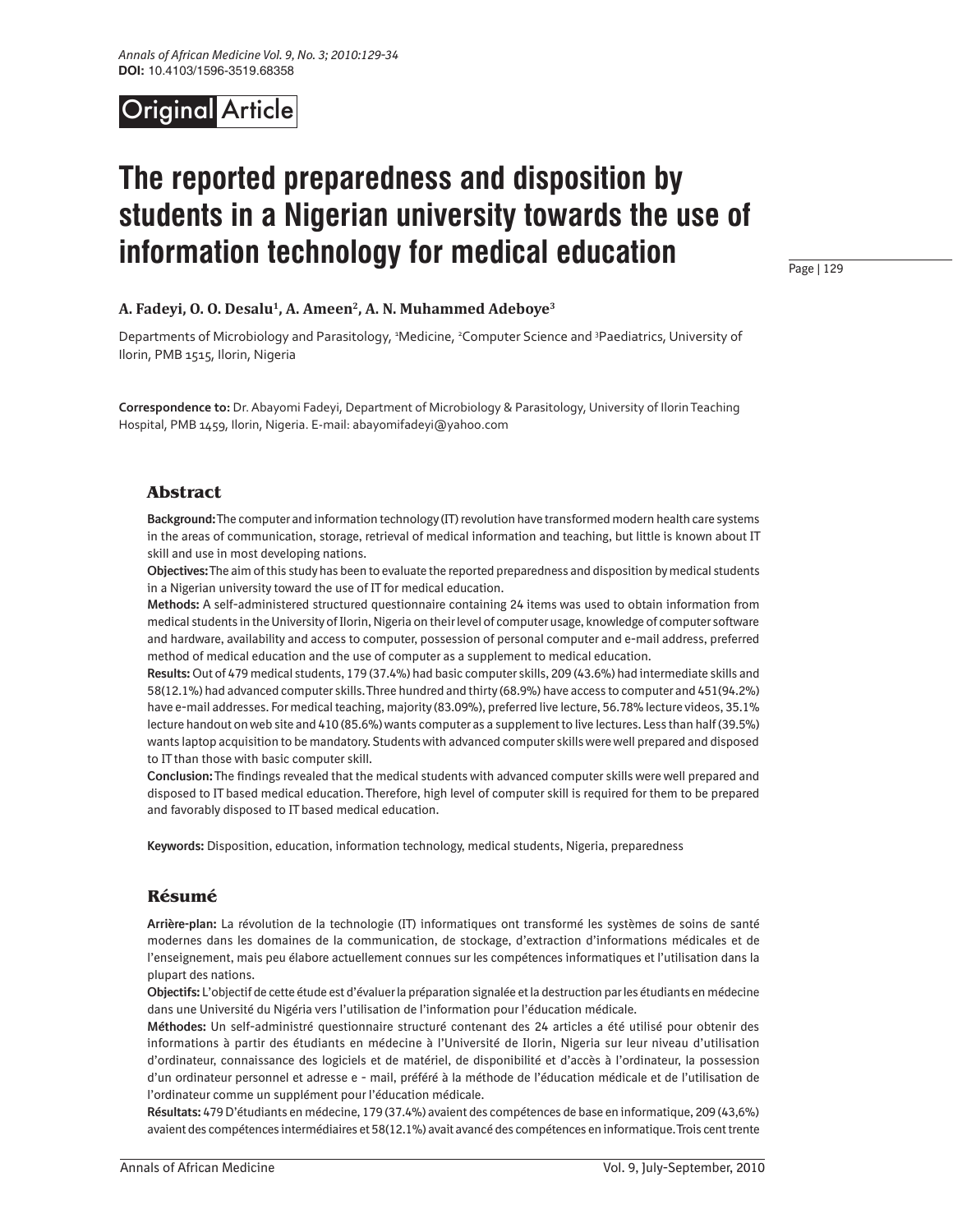(68,9%) ont accès à l'ordinateur et 451(94.2%) - adresses électroniques. Pour l'enseignement médical, la majorité (83.09%), préféré vivants Conférence, vidéos de la conférence de 56.78%, 35,1% Conférence document sur le site web et 410 (85.6%) veut ordinateur comme un supplément de vivre des conférences. Acquisition du portable moins de la moitié (39,5%) veut être obligatoire. Étudiants avec des compétences avancées en informatique ont été bien préparées et disposé à l'informatique que ceux avec les compétences de base en informatique.

**Conclusion:** Les résultats ont révélé que les étudiants en médecine avec des compétences avancées en informatique étaient bien préparée et disposée à informatique basée formation médicale. Par conséquent, un niveau élevé de compétences de l'ordinateur est nécessaire pour qu'ils soient préparés et favorablement disposé à l'éducation médicale informatique basée.

Page | 130

**Mots-clés:** Disposition, l'éducation, de la technologie de l'information, les étudiants en médecine, Nigéria, préparation

## **Introduction**

Information technology (IT) is an interconnected system of computers, ancillary equipments, hardware and software used in acquisition, storage, manipulation, management of data or information.[1] The IT via the internet consists of a global network of computers that allow information to be viewed or transferred from one computer to another. It offers facilities such as electronic mail, information transfer and the ability to search for information.[2] IT is becoming more popular in almost all disciplines and professions and has spread in the recent times in both developed and developing countries.[3,4] The use of computer technology has become an important component of education, as it plays a significant role in all the tiers of education particularly at the medical school level.[2,5,6] IT is a tool that "empowers" the teachers to teach more effectively and makes it easier for the students to understand difficult concepts and skills better. The student can have access to lecture notes, references, course materials and self-assessment questions posted by a lecturer on the internet and they can also take part in a tutorial from a distant location.[2] Today, computer-based test (CBT) is also increasingly being used for assessment of students' knowledge in many examinations.[7]

Several developed countries have chosen IT as one of the comprehensive learning objectives to be used as a guide for medical education.[8,9] The entrenchment of IT into medical school curricula was designed to promote the use of computer technology to enhance students' scientific and medical knowledge.[8,9] Apart from enhancing medical education, the knowledge and application of IT by future doctors would allow them to access, analyze, and manage information so that they can make educated decisions in patient care.[10] The use of IT is also essential for communication and information-sharing with colleagues and other health care professionals and for professional development as encompassed in e-health or telemedicine.<sup>[11,12]</sup> These advantages of information technology would be mirage if the medical students lack adequate computer

skills and the necessary resources are not made available to ensure that they achieve substantive computer literacy to access and evaluate web-based information.[13-15]

In Nigeria, like most developing nations, the extent of use of IT particularly for student education is not well documented and as such, reinforcement of existing good practices and structures and filling of gaps can never be adequately addressed. Besides, neither is computer literacy taught or required at the University of Ilorin, Nigeria for medical education. This study therefore was designed to determine the reported preparedness and disposition by medical students at University of Ilorin, Nigeria to IT-based medical education.

## **Materials and Methods**

#### **Subjects**

This study was conducted in May 2009 among fulltime medical students in their clinical years (400 to 600 levels) at the College of Health Sciences, University of Ilorin, Ilorin, Kwara state, Nigeria. Students were educated on the purpose of the study, how to complete a questionnaire and the general content of the questionnaire. Students were also told that their participation in the study was voluntary and that the questionnaire was anonymous.

#### **Study sample**

The College of Health Sciences had a total of 512 students in the 400-600 level class. The sampled population was the total students' population. The rational for this sampling method was to give the entire student the opportunity to participate in the study. The questionnaires were distributed after class lectures to students who were ever willing to participate in the study. The questionnaires were allowed to be taken home for completion at their convenience and to be returned within a period of one week. The representatives of each class were asked to follow-up all respondents through issuances of reminders to ensure the completion and submission of the questionnaires within the defined period.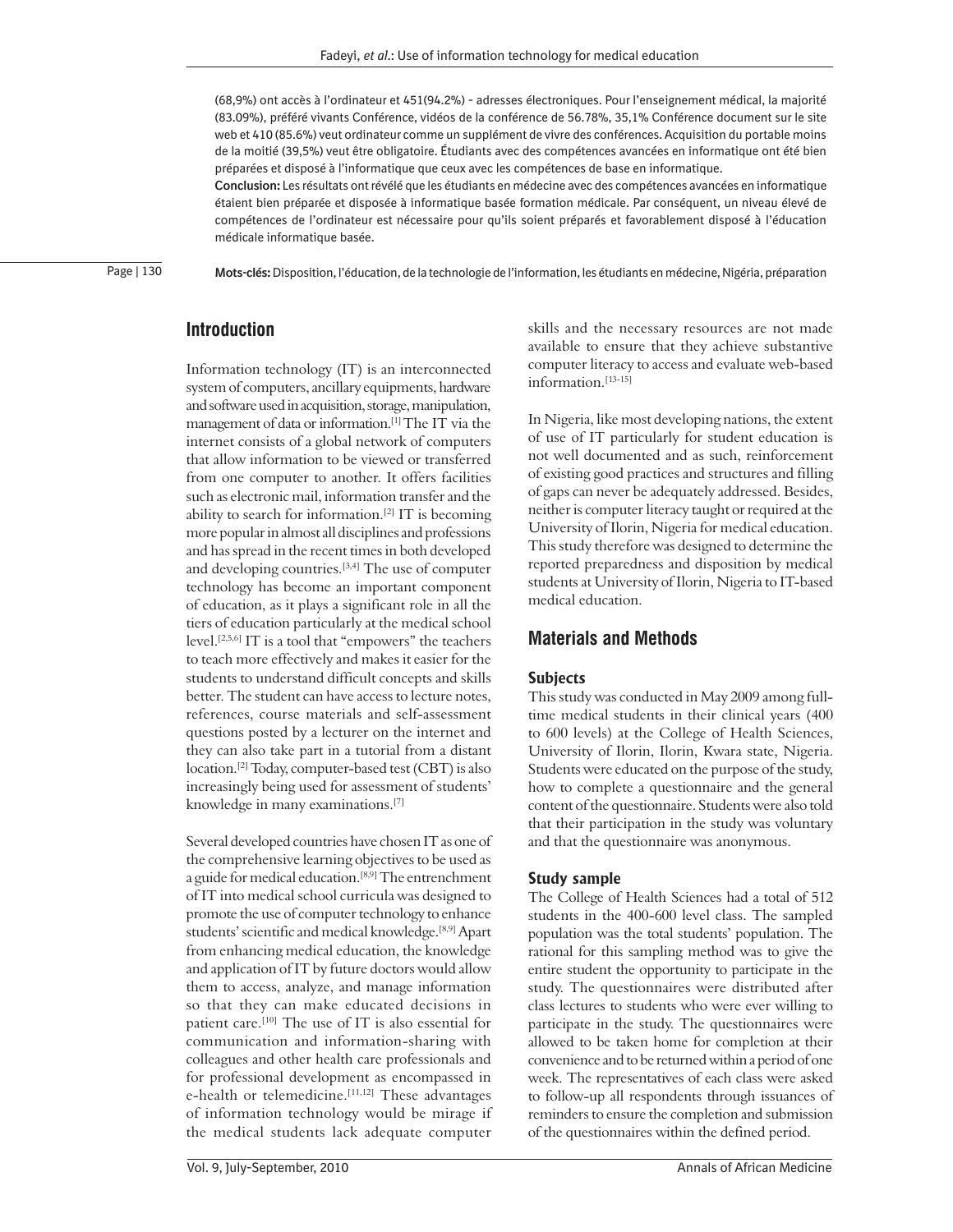#### **Survey instrument**

A self-administered structured questionnaire that contains 24 items was administered to determine the reported preparedness and disposition by medical students in the College of Health Sciences, University of Ilorin toward the use of information technology for medical education. The questionnaire was used to ascertain their level of competency in computer usage, knowledge of computer soft and hardware, availability of computer at home, standby computer and projector in lecture rooms, possession of personal computer and email address, preferred method of medical education and rate of utilization of information technology as a supplement to teaching. The questionnaire was prepared by the authors and subsequently reviewed by a faculty member who is an expert in IT. The questionnaire was revised according to their comments and suggestions, and piloted among 20 students for face validity and clarity. The internal consistency of the test items of the questionnaire gave a Crohnbach's alpha of 0.8. Cronbach alpha is used to estimate the proportion of variance that is systematic or consistent in a set of test scores. It is more flexible than other internal consistency estimates and is often the appropriate reliability estimate for language test development projects and language testing research.

## **Definitions of computer operational terms Basic computer skill** is defined as the ability to use

basic word processing and use internet.

**Intermediate skill** is defined as the ability to use word processing, internet and has additional skills such as use of other soft-ware program.

**Advanced skill** is defined as the ability to effectively use hardware and soft ware, knowledge; ability for computer problem solving, advice and teaching.

**Word processing** is the ability to use the Microsoft word and Word perfect.

**Spread sheet handling** is the ability to use Microsoft excel.

**Data base application** is the ability to use Microsoft Access.

**Presentation software** involves the use of Microsoft Power point, Corel Presentation

**Web site development and maintenance**: developing a website and maintaining it

## **Data Analysis**

Descriptive and frequency statistics were performed and Chi square χ<sup>2</sup>analyses were obtained using Epi info version 3.5.1

## **Results**

A total of 479 out of 500 questionnaires given to students were completed and returned to the investigators giving a response rate of 95.8%. The mean age of the participating student was  $24.2 \pm 8.8$ years, 151 (31.5%) were females and 328 (68.5%) were males. Two hundred and five students (42.8%) were in 400 level class, 119 (24.8%) in 500 level and 155 (32.4%) in 600 level class. When 479 medical students were asked to asses their level of competency in computer usage, 179 (37.4%) claimed to have basic skills (ability to do basic word processing and use internet), 209 (43.6%) intermediate skills (capable of doing word processing, internet use and has additional skills such as use of other soft ware program), 58(12.1%) advanced computer skills (hardware and soft ware knowledge; ability for computer problem solving, advice and teaching) while 33(6.9%) had no computer skill [Table 1]. Of the 479 students, 330(68.9%) reported that they have access to computer and 149 (36.1%) have no access to computer. The distributions of the types of computer available to student are shown in Figure 1.

In this study, majority of the students, 451(94.2%), have e-mail addresses, 362(75.6%) had no access to internet facilities at home or in the hostels. Students were well disposed to the use of computer for medical studies and assignment 407 (85.0%), live medical teaching 398(83.1%), video medical

**Table 1: Computer skill and usage among medical** 

| students                    |                 |            |
|-----------------------------|-----------------|------------|
| Computer skill and usage    | Yes (n)         | Percentage |
| No computer skill           | 33              | 6.9        |
| Basic computer skill        | 179             | 37.4       |
| Intermediate computer skill | 209             | 43.6       |
| Advanced computer skill     | 58              | 2.1        |
| Internet usage skill        | 433             | 90.4       |
| Word processing skill       | 350             | 73.1       |
| Spread sheet handling       | 215             | 44.9       |
| Data base application       | 10 <sub>5</sub> | 21.9       |
| Presentation software       | 242             | 50.5       |
| Website development and     | 34              | 8.0        |
| maintenance                 |                 |            |



**Figure 1:** Types of computers available to medical students

Page | 131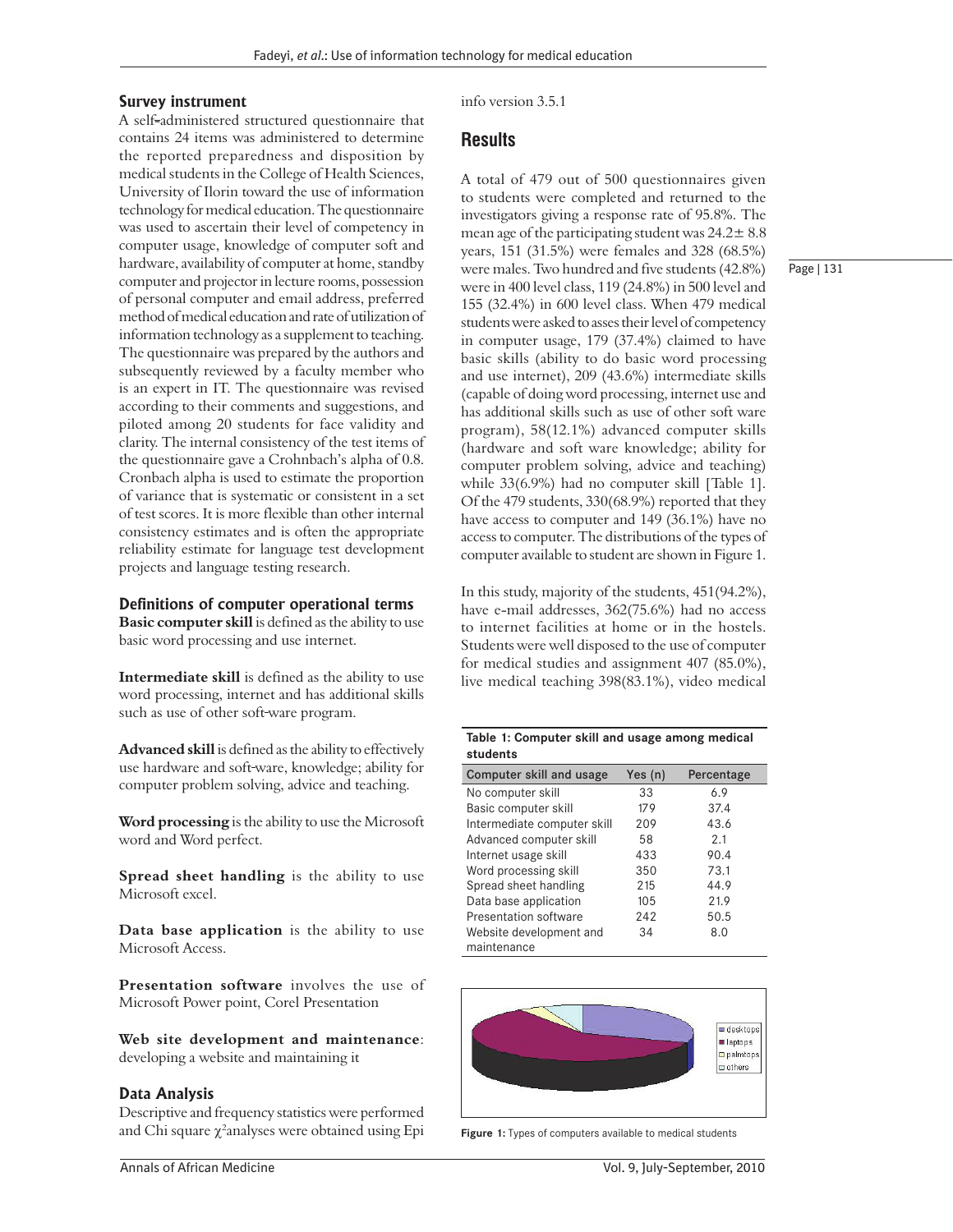lecture 272(56.8%) and computer supplemented medical teaching 410 (85.6%). Less than half of the students preferred lecture handout for medical education, 168 (35.1%) preferred that on web site and 189 (39.5%) opted for mandatory laptop ownership [Table 2]. Students with advanced computer skill were commonly disposed to the use of IT as supplement to teaching, replacement for some of the theoretical teaching, preference for lecture handout / figures on web site and use computer for medical studies and assignments [Table 3]. A large proportion of the student reported that more than 50% of their lecturers use computer for medical teaching and have 50-100% proficiency in the use of computer [Table 4].

#### **Table 2: Disposition to IT based education among students**

| <b>Disposition</b>                                                                                                                                                                                            | Yes (n)                  | Percentage                   |
|---------------------------------------------------------------------------------------------------------------------------------------------------------------------------------------------------------------|--------------------------|------------------------------|
| Computer for medical                                                                                                                                                                                          | 407                      | 85.0                         |
| studies and assignment<br>Life lecture for                                                                                                                                                                    | 398                      | 83.1                         |
| medical teaching                                                                                                                                                                                              |                          |                              |
| Lecture videos for medical                                                                                                                                                                                    | 272                      | 56.8                         |
| teaching for viewing                                                                                                                                                                                          |                          |                              |
| at my convenience                                                                                                                                                                                             |                          |                              |
| Lecture handout for medical<br>teaching on web site                                                                                                                                                           | 168                      | 35.1                         |
| Diskette of lectures for                                                                                                                                                                                      | 193                      | 40.3                         |
| medical teaching                                                                                                                                                                                              |                          |                              |
| Hard copies of lecture                                                                                                                                                                                        | 231                      | 48.2                         |
| for medical teaching                                                                                                                                                                                          |                          |                              |
|                                                                                                                                                                                                               |                          |                              |
|                                                                                                                                                                                                               |                          |                              |
|                                                                                                                                                                                                               |                          |                              |
| F- mail based medical                                                                                                                                                                                         | 376                      | 78.5                         |
| education and discussion                                                                                                                                                                                      |                          |                              |
| Computer used from                                                                                                                                                                                            | 393                      | 82.1                         |
|                                                                                                                                                                                                               |                          |                              |
|                                                                                                                                                                                                               |                          |                              |
|                                                                                                                                                                                                               |                          |                              |
|                                                                                                                                                                                                               |                          |                              |
| acquisition                                                                                                                                                                                                   |                          |                              |
| Computer supplement<br>to medical teaching<br>Computer replacing<br>theoretical medical teaching<br>distance learning<br>from home/ hostel<br>Don't want computer<br>for medical services<br>Mandatory laptop | 410<br>300<br>440<br>189 | 85.6<br>62.6<br>91.9<br>39.5 |

## **Discussion**

The result of this study showed that 55.7% of the students have more than basic computer skills, that is, they were capable of using word processing, internet use and has additional skills such as hardware and soft ware knowledge; ability for computer problem solving, advice and teaching. This is however less than 72% obtained among osteopathic medical students in USA,<sup>[16]</sup> but in agreement with 59% final year medical and dental students at the College of Medicine University of Lagos and some other previous studies.[12,13,17-20] The high level of computer literacy among Nigerian students perhaps may due to increases in knowledge of computer as a result of introduction of IT into the curriculum of some Nigerian schools, particularly private primary and secondary schools. Furthermore, access to computer among the student was 68.9% and this might have contributed to the increased awareness, knowledge and skills of computer operation. Ameh and colleagues in northern Nigeria had reported that 90.0% of the clinical year medical students don't have regular access to computer.[21] Similarly, the high level of computer literacy may also be linked to the high number (94.2%) of the students having an electronic mail account. Our finding was very higher than 58.0% among dental and medical students in Lagos, 76.4% in Ibadan among clinical

| Table 4: Lecturers' competency and computer<br>usage |         |            |  |  |  |  |
|------------------------------------------------------|---------|------------|--|--|--|--|
| Computer usage                                       | Yes (n) | Percentage |  |  |  |  |
| <25%                                                 | 60      | 12.5       |  |  |  |  |
| 25-50%                                               | 94      | 19.6       |  |  |  |  |
| 50-75%                                               | 238     | 49.7       |  |  |  |  |
| 75-100%                                              | 87      | 18.2       |  |  |  |  |
| Computer proficiency                                 |         |            |  |  |  |  |
| <25%                                                 | 46      | 9.6        |  |  |  |  |
| 25-50%                                               | 124     | 25.9       |  |  |  |  |
| 50-75%                                               | 172     | 35.9       |  |  |  |  |
| 75-100%                                              | 75      | 36.5       |  |  |  |  |
| Can't say                                            | 62      | 12.9       |  |  |  |  |

|  |  |  |  |  |  |  |  | Table 3: Disposition to IT based education according to the computer skill level |  |
|--|--|--|--|--|--|--|--|----------------------------------------------------------------------------------|--|
|--|--|--|--|--|--|--|--|----------------------------------------------------------------------------------|--|

| Items on IT                                                                    |                      | <b>Computer skills</b> | P- values        | $\chi^2$ |       |
|--------------------------------------------------------------------------------|----------------------|------------------------|------------------|----------|-------|
|                                                                                | <b>Basic</b><br>n(%) | Intermediate<br>n(%)   | Advanced<br>n(%) |          |       |
| Likes to use computer for medical<br>studies and assignments                   | 149(83.2)            | 183(87.6)              | 54(93.1)         | 0.001    | 16.28 |
| Preference for lecture handout/figures on web site                             | 47(26.3)             | 79(38.2)               | 34(58.6)         | < 0.001  | 22.61 |
| Likes to use computer as a replacement<br>for some of the theoretical teaching | 106(59.2)            | 131(62.7)              | 42(72.4)         | 0.35     | 3.28  |
| Prefer that you did not have to use<br>computer during your medical studies    | 18(10.1)             | 16(7.7)                | 4(6.9)           | 0.53     | 2.22  |
| Like the institution to make laptop<br>ownership mandatory for students        | 72(40.2)             | 75(35.9)               | 32(55.2)         | 0.04     | 8.31  |
| Likes to use computer as a supplement to teaching                              | 150(83.8)            | 82(87.1)               | 55(94.8)         | 0.008    | 11.62 |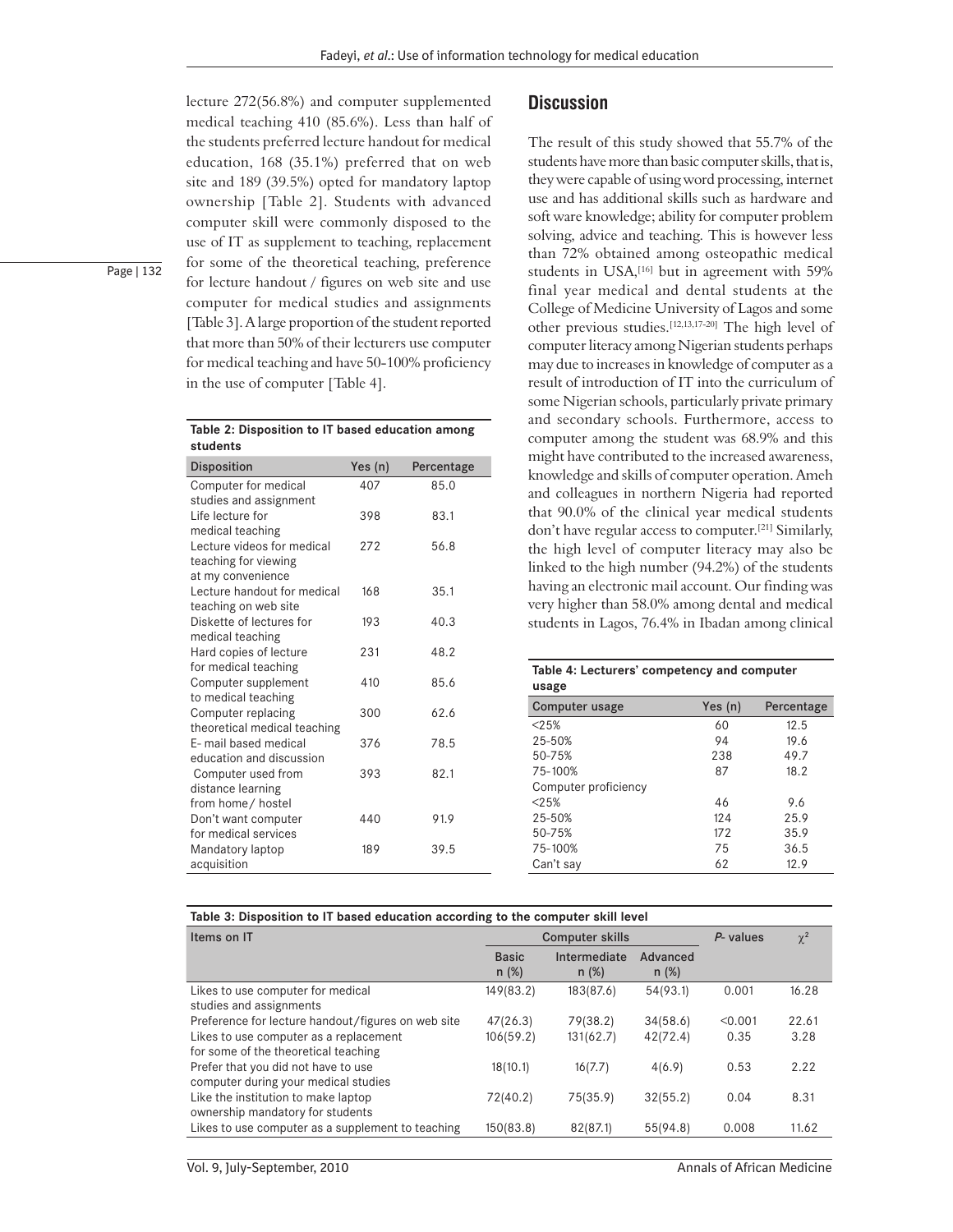medical and nursing students<sup>[18,19]</sup> and 75% among medical students in Tanzania.[22]

In this study, most students (85.0%) supported the use of computer for medical studies. However despite supporting the use of information technology, 83.1% still preferred live lecture for medical teaching and only 56.8% supported the use of lecture videos for medical teaching, 35.1% supported the use of lecture handout for medical teaching on web site and 40.3% for diskette of lectures for medical teaching. The live lectures often afford the students the opportunities to interact and effectively learn from their lecturer than video lecture, printed lecture from website and diskette or hard copy of lecture handout. Majority of the students with advanced computer skill were more likely to use lecture handout and figures on web site (26.3 vs. 58.6 *P*=<0.001) and favorably disposed to computer replacing some theoretical teachings (59.2 vs.72.4  $P=0.35$ ) or as supplement to teaching (83.8 vs.94.8 *P*=0.008) than student with basic computer skills. This observation was comparable to other previous studies.[16,23] We also found that most students (85.6%) were of the view that IT should be used as a supplement to medical teaching and this was comparable to report of other workers.[14,24] However, less than half of the students (39.5%) want laptop acquisition to be mandatory despite their interest in IT based medical education probably due to the poor financial status of parents and guardians in a poor resource setting and inadequate electrical power which is a prerequisite for operating a laptop. Almost half (49.8%) of the students reported that 50=75% of their lecturers used information technology for teaching and 36.5% reported that their teachers are very efficient in the use of computer in teaching of students. The low efficiency of the lecturers in use of information technology may be because of the late introduction of computer into our academic programs and also because majority of the lecturers never had the opportunity of information technology during their education.

In conclusion, the findings of this study have revealed that the medical students with advanced computer skills were well prepared and disposed to IT based medical education and significant percentage were against mandatory laptop acquisition. Therefore, high level of computer skill is required for them to be prepared and favorably disposed to IT based medical education while government should provide personal laptops to students.

## **References**

1. Federal Republic of Nigeria (2001). Nigerian national policy for information technology. Available from: http.// nitda.gov.ng/document/nigeriaitpolicy.pdf [Accessed on 2009 Jan 10].

- 2. Mooney GA, Bligh JG. Information technology in medical education: Current and future applications. Postgrad Med J 1997;73:701-4.
- 3. Awolola OJ, Lawson BL. The Creation of a National Telemedicine/E-Health Association in Nigeria and It's Impact on the Federal Ministry of Health. ICT Committee. Society for Telemedicine and E-Health in Nigeria, 2005. Available from: www.medetel.lu/download/2006/ parallel\_sessions/.../Awolola.pdf [Accessed on 2009 Dec 7].
- 4. Kim HK, Shin I. Effect of IT Job Training on Employment and Wage Premium: Evidence from Korea Panel Data. The Developing Economies 2007;41:461-83. Available from: http://www.interscience.wiley.com[Accessed on 2008 Aug 20].
- 5. Dewhurst DG, Macleod HA, Norris TA. Independent student learning aided by computers: An acceptable alternative to lectures? Comput Educ 2000;35:223-41.
- 6. Swaggers D Jr, Studenski S, Laird R, Rigler S. A caseoriented web-based curriculum in geriatrics for thirdyear medical students. J Am Geriatr Soc 2000;48:1507- 12.
- 7. Gursel Y, Musal B, Boulet JJ. Computer-based performance assessment in an undergraduate clinical clerkship. Med Educ 2009;43:483-4.
- Kaufman DM, Jennett PA. Preparing our future physicians: Integrating medical informatics into the undergraduate medical education curriculum. Stud Health Technol Inform 1997;39:543-6.
- 9. Contemporary issues in medicine—medical informatics and population health: Report II of the Medical School Objectives Project. Acad Med 1999;74:130-41.
- 10. Greenes RA, Shortliff EH. Medical informatics: An emerging academic discipline and institutional priority. JAMA 1990;263:1114-20.
- 11. Moehr JR, Grant A. Medical informatics and medical education in Canada in the 21st century. Clin Invest Med 2000;23:275-80.
- 12. Candler C, Andrews MD. Technology in medical education: How the OU College of Medicine has used technology to enhance the medical education experience. J Okla State Med Assoc 2004;97:8-10.
- 13. Hollander S. Assessing and enhancing medical students' computer skills: A two-year experience. Bull Med Libr Assoc 1999;87:67-73.
- 14. Dorup J. Experience and attitudes towards information technology among first-year medical students in Denmark: Longitudinal questionnaire survey. J Med Internet Res 2004;6:e10. Available from: http://www. jmir.org /2004/1/e10/[Accessed on 2006 Aug 20].
- 15. Greenhalgh T. Computer assisted learning in undergraduate medical education. BMJ 2001;322:40- 4. Available from: http://bmj.bmjjournals.com /cgi/ content/full/322/7277/40[Accessed 2006 Aug 20].
- 16. Forman LJ, Pomerantz SC. Computer-assisted instruction: A survey on the attitudes of osteopathic medical students. J Am Osteopath Assoc 2006;106:571-8.
- 17. McNulty JA, Halama J, Dauzvardis MF, Espiritu B. Evaluation of Web-Based computer-aided instruction in a basic science course. Acad Med 2000;75:59-65.
- 18. Odusanya OO, Bamgbala OA. Computing and information technology skills of final year medical and dental students at the College of Medicine University of Lagos. Niger Postgrad Med J 2002;9:189-93.
- 19. Ajuwon GA. Computer and internet use by first year clinical and nursing students in a Nigerian teaching hospital. BMC Med Inform Decis Mak 2003;3:10.
- 20. Bello IS, Arogundade FA, Sanusi AA, Ezeoma IT, Abioye-